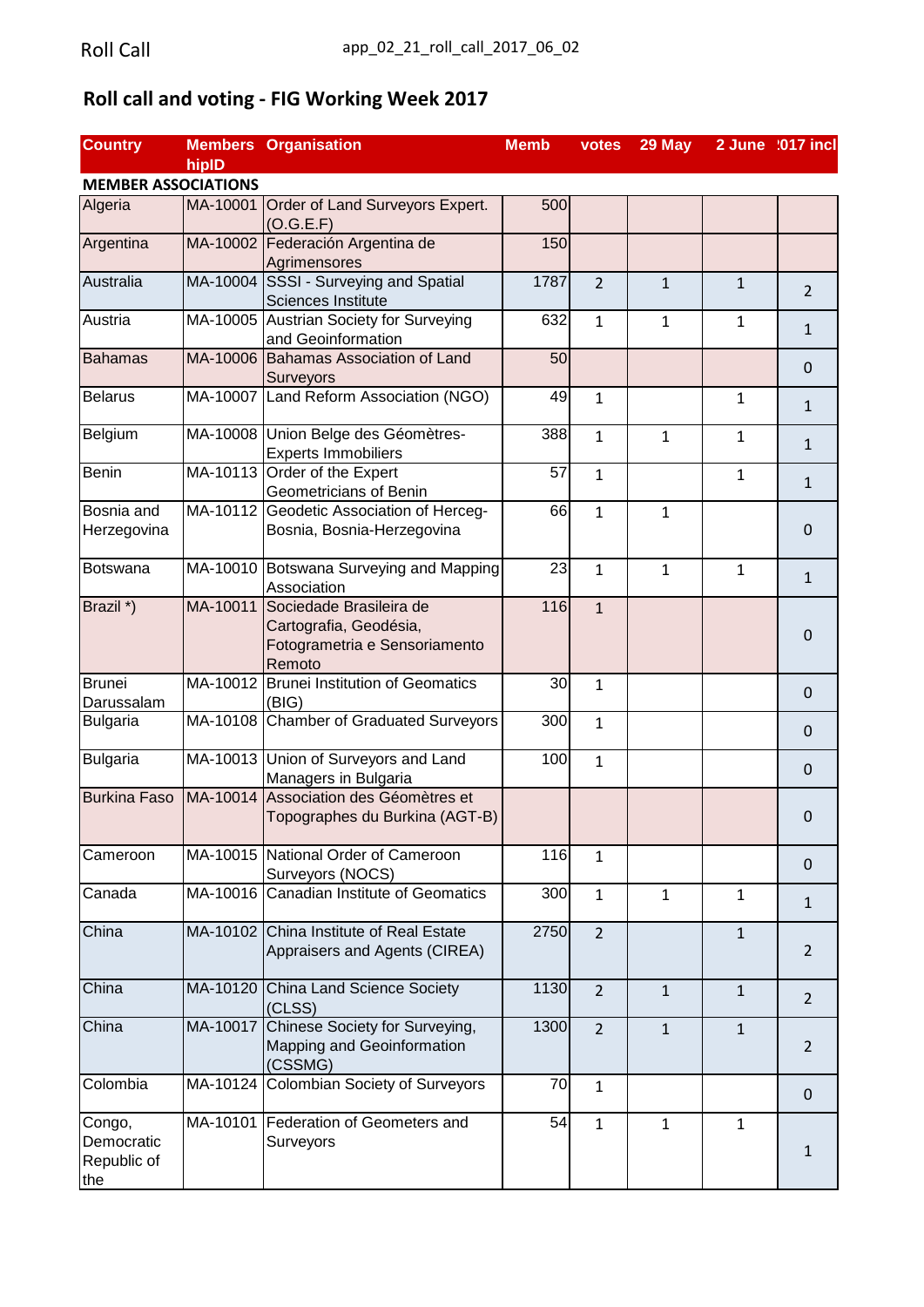| <b>Country</b>             |          | <b>Members Organisation</b>                                                               | <b>Memb</b> | votes          | 29 May       |              | 2 June :017 incl |
|----------------------------|----------|-------------------------------------------------------------------------------------------|-------------|----------------|--------------|--------------|------------------|
|                            | hipID    |                                                                                           |             |                |              |              |                  |
| Costa Rica                 |          | MA-10019 Colegio de Ingenieros Topógrafos<br>de Costa Rica                                | 476         | 1              |              |              | $\mathbf 0$      |
| Côte d'Ivoire              |          | MA-10129 Ordre des Géomètres Experts de<br>Côte d'Ivoire (OGECI)                          | 35          | $\mathbf{1}$   | $\mathbf{1}$ | $\mathbf{1}$ | $\mathbf{1}$     |
| Croatia                    |          | MA-10020 Croatian Geodetic Society                                                        | 552         |                |              |              | $\mathbf 0$      |
| Cyprus                     |          | MA-10022 Cyprus Association of Rural and                                                  | 200         |                |              | $\mathbf{1}$ | $\mathbf 0$      |
| Cyprus                     |          | <b>Surveying Engineers</b><br>MA-10111 Cyprus Association of Valuers &                    | 83          |                | $\mathbf{1}$ | $\mathbf{1}$ | $\mathbf 0$      |
| Czech                      | MA-10023 | <b>Property Consultants</b><br><b>Czech Association of Certified</b>                      | 259         | 1              | $\mathbf{1}$ | $\mathbf{1}$ | $\mathbf{1}$     |
| <b>Republic</b><br>Czech   | MA-10024 | <b>Property Appraisers</b><br>Czech Union of Surveyors and                                | 116         | $\mathbf{1}$   | $\mathbf{1}$ | $\mathbf{1}$ |                  |
| <b>Republic</b><br>Denmark | MA-10025 | Cartographers<br>The Danish Association of                                                | 998         | $\mathbf{1}$   | $\mathbf{1}$ | 1            | $\mathbf{1}$     |
| Egypt                      |          | Surveyors<br>MA-10026 Egyptian Committee of Surveying                                     | 200         | $\mathbf{1}$   | $\mathbf{1}$ |              | $\mathbf{1}$     |
|                            |          | and Mapping                                                                               |             |                |              |              | $\mathbf 0$      |
| Estonia                    |          | MA-10027 Association of Estonian<br>Surveyors                                             | 200         | $\mathbf{1}$   | $\mathbf{1}$ | $\mathbf{1}$ | $\mathbf{1}$     |
| Ethiopia *)                |          | MA-10115 Ethiopian Surveying<br>Professionals Association (ESPA)                          | 160         |                |              |              | $\mathbf 0$      |
| Fiji                       | MA-10028 | Fiji Institute of Surveyors                                                               | 18          | 1              | $\mathbf{1}$ | $\mathbf{1}$ | $\mathbf{1}$     |
| Finland                    |          | MA-10029 Finnish Association of Geodetic<br>and Land Surveyors (MIL)                      | 800         | 1              | $\mathbf{1}$ | 1            | $\mathbf{1}$     |
| Finland                    |          | MA-10030 Finnish Association of Surveyors<br>(MAKLI)                                      | 680         | $\mathbf{1}$   | $\mathbf{1}$ | $\mathbf{1}$ | $\mathbf{1}$     |
| France                     |          | MA-10032 French Association of<br>Topography, AFT                                         | 355         | $\mathbf{1}$   | $\mathbf{1}$ | $\mathbf{1}$ | $\mathbf{1}$     |
| France                     |          | MA-10031 Ordre des Géomètres-Experts<br><b>OGE</b>                                        | 1813        | $\overline{2}$ | $\mathbf{1}$ | $\mathbf{1}$ | $\overline{2}$   |
| Gabon <sup>*</sup> )       |          | MA-10122 Association des Professionels de<br>l'Ingenierie Topographique du<br>Gabon, APIT | 40          |                |              |              | $\mathbf 0$      |
| Georgia                    | MA-10099 | Society of Professionals of Land<br>Information Technologies SPLIT                        | 50          | 1              | $\mathbf{1}$ |              | $\mathbf 0$      |
| Germany                    |          | MA-10033 DVW - Society of geodesy,<br>geoinformation and<br>landmanagement                | 7228        | 3              | $\mathbf{1}$ | $\mathbf{1}$ | 3                |
| Ghana                      | MA-10034 | <b>Ghana Institution of Surveyors</b>                                                     | 897         | $\mathbf{1}$   | $\mathbf{1}$ | $\mathbf{1}$ | $\mathbf{1}$     |
| Ghana                      |          | MA-10126 Licensed Surveyors Association<br>of Ghana (LISAG)                               | 100         | $\mathbf{1}$   | $\mathbf{1}$ | $\mathbf{1}$ | $\mathbf{1}$     |
| Greece                     | MA-10035 | <b>Technical Chamber of Greece</b>                                                        | 1500        | $\overline{2}$ | $\mathbf{1}$ | $\mathbf{1}$ | $\overline{2}$   |
| Hong Kong<br>SAR, China    | MA-10100 | The Hong Kong Institution of<br><b>Engineering Surveyors</b>                              | 396         | $\mathbf{1}$   | $\mathbf{1}$ | $\mathbf{1}$ | $\mathbf{1}$     |
| Hungary                    |          | MA-10038 Hungarian Society of Surveying,<br>Mapping and Remote Sensing                    | 390         | $\mathbf{1}$   |              | $\mathbf{1}$ | 1                |
| Indonesia                  |          | MA-10039   Indonesian Surveyor Association                                                | 258         | $\mathbf{1}$   | $\mathbf{1}$ | $\mathbf 1$  | $\mathbf{1}$     |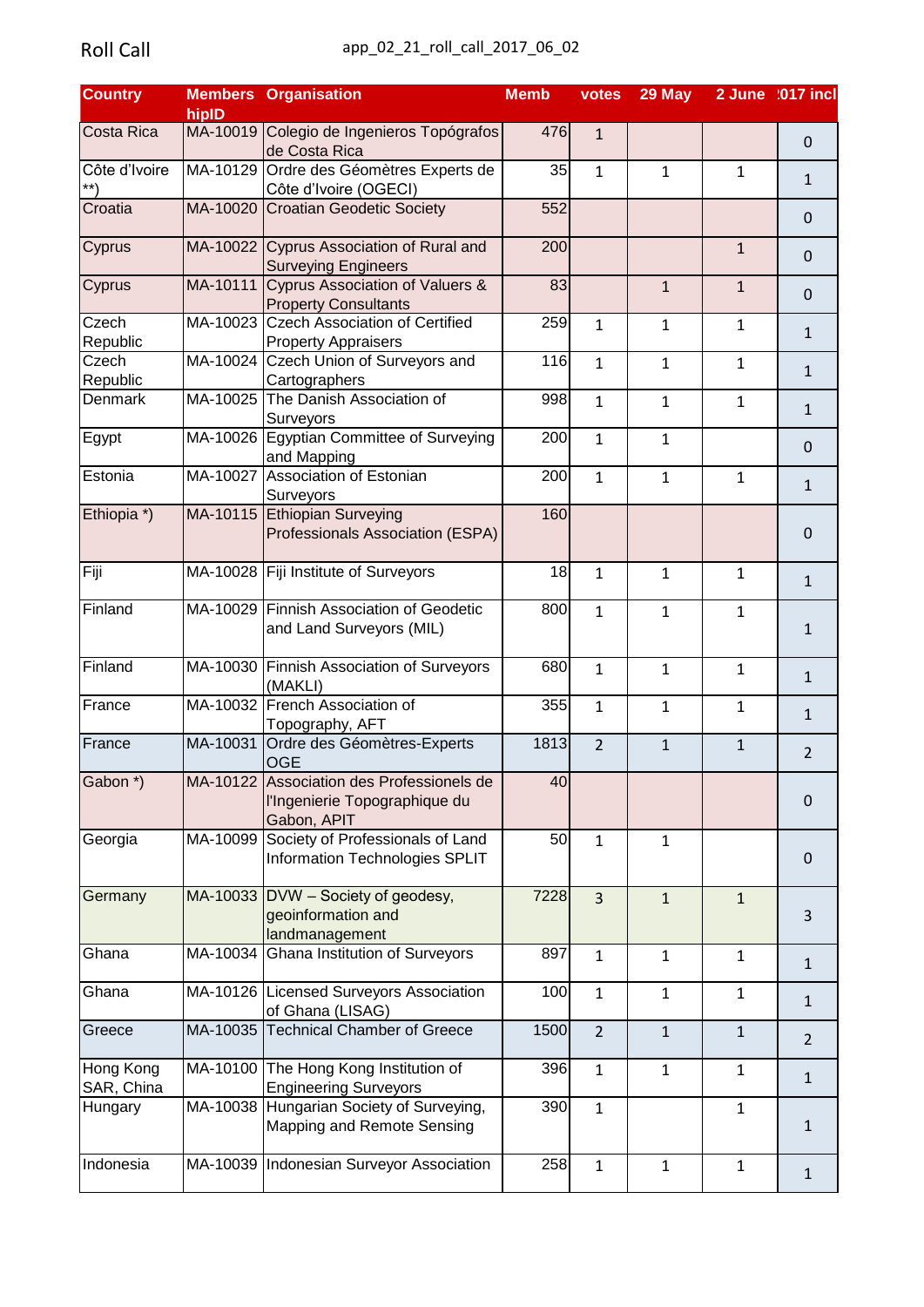| <b>Country</b> |          | <b>Members Organisation</b>                  | <b>Memb</b> | votes          | 29 May       |              | 2 June :017 incl |
|----------------|----------|----------------------------------------------|-------------|----------------|--------------|--------------|------------------|
|                | hiplD    |                                              |             |                |              |              |                  |
| Iran           |          | MA-10040   Iranian Professional Society of   | 475         | 1              |              | $\mathbf{1}$ | $\mathbf{1}$     |
|                |          | <b>Surveying Engineers (ISS)</b>             |             |                |              |              |                  |
| Israel         |          | MA-10043 Association of Licensed             | 182         | $\mathbf{1}$   | $\mathbf{1}$ | $\mathbf{1}$ | $\mathbf{1}$     |
|                |          | Surveyors in Israel                          |             |                |              |              |                  |
| Italy          |          | MA-10044 National Council of Italian         | 100000      | 3              | $\mathbf{1}$ | $\mathbf{1}$ |                  |
|                |          | <b>Surveyors</b>                             |             |                |              |              | $\overline{3}$   |
| Jamaica        |          | MA-10045 The Land Surveyors Association      | 103         | $\mathbf{1}$   |              |              |                  |
|                |          | of Jamaica (LSAJ)                            |             |                |              |              | $\mathbf 0$      |
| Japan          |          | MA-10046 Japan Federation of Surveyors       | 445         | $\mathbf{1}$   | $\mathbf{1}$ | $\mathbf{1}$ |                  |
|                |          |                                              |             |                |              |              | $\mathbf{1}$     |
| Kenya          |          | MA-10047   Institution of Surveyors of Kenya | 355         | $\mathbf{1}$   |              | 1            |                  |
|                |          | (ISK)                                        |             |                |              |              | $\mathbf{1}$     |
| Korea,         |          | MA-10048 Korea Confederation of Surveyors    | 850         | $\mathbf{1}$   | $\mathbf{1}$ | 1            |                  |
| Republic of    |          |                                              |             |                |              |              | $\mathbf{1}$     |
| Kosovo         |          | MA-10049 Kosova Association of Surveyors     | 105         |                |              |              |                  |
|                |          |                                              |             |                |              |              | $\mathbf 0$      |
| Latvia         |          |                                              | 80          |                |              |              |                  |
|                |          | MA-10050 Latvian Association of Surveyors    |             | $\mathbf{1}$   | $\mathbf{1}$ | $\mathbf{1}$ | $\mathbf{1}$     |
|                |          | (LMB)                                        |             |                |              |              |                  |
| Lebanon        |          | MA-10051 Order of Surveyors                  | 437         | 1              | 1            | $\mathbf{1}$ | $1\,$            |
|                |          |                                              |             |                |              |              |                  |
| Lithuania      |          | MA-10053 Lithuanian Association of           | 50          | $\mathbf{1}$   | $\mathbf{1}$ | $\mathbf{1}$ | $\mathbf{1}$     |
|                |          | Surveyors                                    |             |                |              |              |                  |
| Luxembourg     |          | MA-10054 Ordre Luxembourgeois des            | 45          | 1              |              |              | $\mathbf 0$      |
|                |          | Géomètres (OLG)                              |             |                |              |              |                  |
| Malaysia       |          | MA-10055 Association of Authorised Land      | 450         | 1              | $\mathbf{1}$ | $\mathbf{1}$ | $\mathbf{1}$     |
|                |          | Surveyors(PEJUTA)                            |             |                |              |              |                  |
| Mali           |          | MA-10117 Ordre des Geometres Experts du      | 42          |                |              |              | $\mathbf 0$      |
|                |          | Mali (OGE)                                   |             |                |              |              |                  |
| Malta          |          | MA-10056 Malta Institution of Surveyors      | 45          | $\mathbf{1}$   | $\mathbf{1}$ | $\mathbf{1}$ |                  |
|                |          |                                              |             |                |              |              | $\mathbf{1}$     |
| Mongolia       |          | MA-10098 Mongolian Association of            | 155         | $\mathbf{1}$   |              |              |                  |
|                |          | Geodesy Photogrammetry and                   |             |                |              |              | $\boldsymbol{0}$ |
|                |          | Cartography (MAGPC)                          |             |                |              |              |                  |
| Morocco        |          | MA-10059 National Order of Surveying         | 995         | $\mathbf{1}$   | $\mathbf{1}$ |              |                  |
|                |          | <b>Engineers and Surveyors</b>               |             |                |              |              | $\mathbf 0$      |
|                |          | (ONIGT)                                      |             |                |              |              |                  |
| Nepal          |          | MA-10110 Nepal Institution of Chartered      | 26          | 1              | $\mathbf{1}$ | $\mathbf{1}$ |                  |
|                |          | Surveyors (NICS)                             |             |                |              |              | $\mathbf{1}$     |
| Netherlands    | MA-10060 | <b>Geo-Information Netherlands</b>           | 1200        | $\overline{2}$ | $\mathbf{1}$ | $\mathbf{1}$ |                  |
|                |          | (GIN)                                        |             |                |              |              | $\overline{2}$   |
| New Zealand    |          | MA-10061 New Zealand Institute of            | 670         | $\mathbf{1}$   | $\mathbf{1}$ | $\mathbf{1}$ |                  |
|                |          | Surveyors (NZIS)                             |             |                |              |              | $\mathbf{1}$     |
| Nigeria *)     |          | MA-10118 Nigerian Institution of Estate      | 450         |                |              |              |                  |
|                |          | <b>Surveyors and Valuers</b>                 |             |                |              |              | $\mathbf 0$      |
|                |          |                                              |             |                |              |              |                  |
| Nigeria        |          | MA-10062 Nigerian Institution of Surveyors   | 1320        | $\overline{2}$ |              | $\mathbf 1$  | $\overline{2}$   |
|                |          | (NIS)                                        |             |                |              |              |                  |
| Nigeria        |          | MA-10063 The Nigerian Institute of Quantity  | 344         |                |              | $\mathbf{1}$ | $\mathbf 0$      |
|                |          | Surveyors (NIQS)                             |             |                |              |              |                  |
| Norway         |          | MA-10064 Norwegian Association for           | 1350        | $\overline{2}$ | $\mathbf{1}$ | $\mathbf{1}$ |                  |
|                |          | Chartered Surveyors (NJKF) and               |             |                |              |              | $\overline{2}$   |
|                |          | GeoForum                                     |             |                |              |              |                  |
| Palestine,     |          | MA-10065 Licensed Surveyors Association      |             |                |              |              | $\mathbf 0$      |
| State of ***)  |          | in Palestine                                 |             |                |              |              |                  |
| Papua New      |          | MA-10066 Association of Surveyors of         | 100         | $\mathbf{1}$   |              |              | $\mathbf 0$      |
| Guinea         |          | Papua New Guinea (ASPNG)                     |             |                |              |              |                  |
| Philippines    |          | MA-10107 Geodetic Engineers of the           | 500         | $\mathbf{1}$   |              |              | $\mathbf 0$      |
|                |          | Philippines, Inc.                            |             |                |              |              |                  |
|                |          |                                              |             |                |              |              |                  |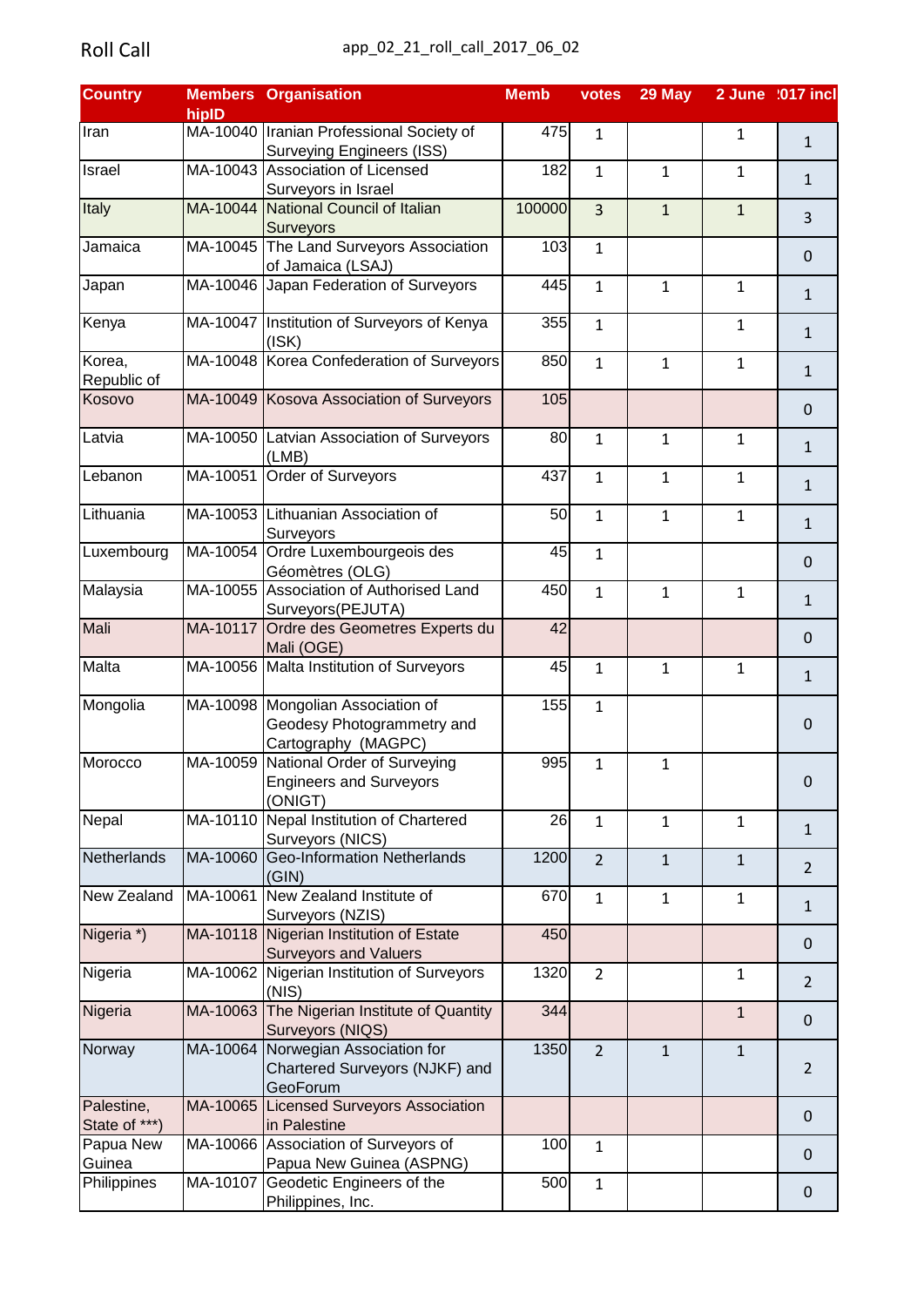| hiplD<br>Poland<br>MA-10067 Association of Polish Surveyors<br>612<br>1<br>$\mathbf{1}$<br>$\mathbf{1}$<br>$\mathbf{1}$<br>MA-10068 Order of Engineers - College of<br>239<br>$\mathbf{1}$<br>$\mathbf{1}$<br>$\mathbf{1}$<br>$\mathbf{1}$<br><b>Geographical Engineering</b><br>MA-10105 Romanian Association of Private<br>187<br>$\mathbf{1}$<br>$\mathbf{1}$<br>$\mathbf{1}$<br>$\mathbf{1}$<br>Surveyors<br>MA-10070 Union of Romanian Geodesy<br>150<br>$\mathbf{1}$<br>$\mathbf{1}$<br>$\mathbf{1}$<br>$\mathbf{1}$<br>Russian<br>MA-10121 Association "Self-regulated<br>451<br>$\mathbf{1}$<br>$\mathbf{1}$<br>$\mathbf{1}$<br>Organization of Activity of<br>$\mathbf{1}$<br><b>Cadastral Engineers"</b><br>Russian<br>MA-10071 Federal Service for State<br>554<br>$\mathbf{1}$<br>$\mathbf{1}$<br>$\mathbf{1}$<br>Registration, Cadastre and<br>$\mathbf{1}$<br>Cartography (Rosreestr)<br>MA-10125 Distinctive Engineering Group<br>32<br>$\mathbf 0$<br>MA-10123 The Institute of Surveyors Inc.<br>66<br>$\mathbf 0$<br><b>ISSL</b><br>MA-10116 National Order of Surveyors of<br>59<br>1<br>$\mathbf{1}$<br>$\mathbf{1}$<br>$\mathbf{1}$<br>Senegal (ONGES)<br>MA-10072 Serbian Union of Surveyors<br>100<br>$\mathbf 0$<br>MA-10075 Chamber of Surveyors and<br>260<br>$\mathbf{1}$<br>$\mathbf{1}$<br>$\mathbf{1}$<br>$\mathbf{1}$<br>Cartographers, CSC<br>MA-10074 Slovak Union of Surveyors and<br>59<br>$\mathbf{1}$<br>$\mathbf 0$<br>Cartographers<br>MA-10076 Association of Surveyors of<br>600<br>$\mathbf{1}$<br>$\mathbf{1}$<br>$\mathbf{1}$<br>Slovenia<br>MA-10077 South African Geomatics Council<br>546<br>$\mathbf{1}$<br>$\mathbf{1}$<br>$\mathbf{1}$<br>$\mathbf{1}$<br>MA-10128 South African Geomatics Institute<br>570<br>$\mathbf{1}$<br>$\mathbf{1}$<br>$\mathbf{1}$<br>$\mathbf{1}$<br>(SAGI)<br>MA-10078 Colegio Oficial de Ingenieros<br>500<br>$\mathbf{1}$<br>$\mathbf{1}$<br>$\mathbf{1}$<br>$\mathbf 1$<br>Técnicos en Topografia<br>MA-10079 Institute of Surveyors Sri Lanka<br>220<br>1<br>$\mathbf 0$<br>MA-10080 Swedish professionals for the<br>1400<br>$\overline{2}$<br>$\mathbf{1}$<br>$\mathbf{1}$<br>$\overline{2}$<br>built environment<br>MA-10081<br><b>Swiss Association for Geomatics</b><br>670<br>$\mathbf{1}$<br>$\mathbf{1}$<br>$\mathbf{1}$<br>and Landmanagement<br>1<br>(geosuisse)<br>MA-10082 Order of Syrian Engineers and<br>200<br>$\mathbf 0$<br>Republic ***)<br>Architects / OSEA<br>MA-10130<br>Tanzania Institution of Valuers<br>334<br>$\mathbf{1}$<br>$\mathbf{1}$<br>$\mathbf{1}$<br>and Estate Agents (TIVEA)<br>1<br>Republic of<br>MA-10084 Ordre des Géomètres du Togo<br>$\mathbf{1}$<br>$\Omega$<br>MA-10085   Institute of Surveyors of Trinidad<br>198<br>$\mathbf{1}$<br>$\mathbf 0$<br>Tobago<br>and Tobago<br>MA-10087 Chamber of Surveying and<br>1660<br>$\overline{2}$<br>$\mathbf{1}$<br>$\mathbf{1}$<br>$\overline{2}$<br><b>Cadastre Engineers of Turkey</b><br>MA-10132 Institution of Surveyors of Uganda<br>280<br>1<br>$\mathbf{1}$<br>$\mathbf{1}$<br>$\mathbf{1}$<br>MA-10088 Ukrainian Society of Geodesy and<br>215<br>$\mathbf 0$<br>Cartography | <b>Country</b>             | <b>Members Organisation</b> | <b>Memb</b> | votes | 29 May | 2 June :017 incl |
|------------------------------------------------------------------------------------------------------------------------------------------------------------------------------------------------------------------------------------------------------------------------------------------------------------------------------------------------------------------------------------------------------------------------------------------------------------------------------------------------------------------------------------------------------------------------------------------------------------------------------------------------------------------------------------------------------------------------------------------------------------------------------------------------------------------------------------------------------------------------------------------------------------------------------------------------------------------------------------------------------------------------------------------------------------------------------------------------------------------------------------------------------------------------------------------------------------------------------------------------------------------------------------------------------------------------------------------------------------------------------------------------------------------------------------------------------------------------------------------------------------------------------------------------------------------------------------------------------------------------------------------------------------------------------------------------------------------------------------------------------------------------------------------------------------------------------------------------------------------------------------------------------------------------------------------------------------------------------------------------------------------------------------------------------------------------------------------------------------------------------------------------------------------------------------------------------------------------------------------------------------------------------------------------------------------------------------------------------------------------------------------------------------------------------------------------------------------------------------------------------------------------------------------------------------------------------------------------------------------------------------------------------------------------------------------------------------------------------------------------------------------------------------------------------------------------------------------------------------------------------------------------------------------------------------------------------------------------------------------------------------------------------------------------------------------------------------------------------------------------------------------------------------------|----------------------------|-----------------------------|-------------|-------|--------|------------------|
|                                                                                                                                                                                                                                                                                                                                                                                                                                                                                                                                                                                                                                                                                                                                                                                                                                                                                                                                                                                                                                                                                                                                                                                                                                                                                                                                                                                                                                                                                                                                                                                                                                                                                                                                                                                                                                                                                                                                                                                                                                                                                                                                                                                                                                                                                                                                                                                                                                                                                                                                                                                                                                                                                                                                                                                                                                                                                                                                                                                                                                                                                                                                                                  |                            |                             |             |       |        |                  |
|                                                                                                                                                                                                                                                                                                                                                                                                                                                                                                                                                                                                                                                                                                                                                                                                                                                                                                                                                                                                                                                                                                                                                                                                                                                                                                                                                                                                                                                                                                                                                                                                                                                                                                                                                                                                                                                                                                                                                                                                                                                                                                                                                                                                                                                                                                                                                                                                                                                                                                                                                                                                                                                                                                                                                                                                                                                                                                                                                                                                                                                                                                                                                                  |                            |                             |             |       |        |                  |
|                                                                                                                                                                                                                                                                                                                                                                                                                                                                                                                                                                                                                                                                                                                                                                                                                                                                                                                                                                                                                                                                                                                                                                                                                                                                                                                                                                                                                                                                                                                                                                                                                                                                                                                                                                                                                                                                                                                                                                                                                                                                                                                                                                                                                                                                                                                                                                                                                                                                                                                                                                                                                                                                                                                                                                                                                                                                                                                                                                                                                                                                                                                                                                  | Portugal                   |                             |             |       |        |                  |
|                                                                                                                                                                                                                                                                                                                                                                                                                                                                                                                                                                                                                                                                                                                                                                                                                                                                                                                                                                                                                                                                                                                                                                                                                                                                                                                                                                                                                                                                                                                                                                                                                                                                                                                                                                                                                                                                                                                                                                                                                                                                                                                                                                                                                                                                                                                                                                                                                                                                                                                                                                                                                                                                                                                                                                                                                                                                                                                                                                                                                                                                                                                                                                  | Romania                    |                             |             |       |        |                  |
|                                                                                                                                                                                                                                                                                                                                                                                                                                                                                                                                                                                                                                                                                                                                                                                                                                                                                                                                                                                                                                                                                                                                                                                                                                                                                                                                                                                                                                                                                                                                                                                                                                                                                                                                                                                                                                                                                                                                                                                                                                                                                                                                                                                                                                                                                                                                                                                                                                                                                                                                                                                                                                                                                                                                                                                                                                                                                                                                                                                                                                                                                                                                                                  | Romania                    |                             |             |       |        |                  |
|                                                                                                                                                                                                                                                                                                                                                                                                                                                                                                                                                                                                                                                                                                                                                                                                                                                                                                                                                                                                                                                                                                                                                                                                                                                                                                                                                                                                                                                                                                                                                                                                                                                                                                                                                                                                                                                                                                                                                                                                                                                                                                                                                                                                                                                                                                                                                                                                                                                                                                                                                                                                                                                                                                                                                                                                                                                                                                                                                                                                                                                                                                                                                                  |                            |                             |             |       |        |                  |
|                                                                                                                                                                                                                                                                                                                                                                                                                                                                                                                                                                                                                                                                                                                                                                                                                                                                                                                                                                                                                                                                                                                                                                                                                                                                                                                                                                                                                                                                                                                                                                                                                                                                                                                                                                                                                                                                                                                                                                                                                                                                                                                                                                                                                                                                                                                                                                                                                                                                                                                                                                                                                                                                                                                                                                                                                                                                                                                                                                                                                                                                                                                                                                  | Federation                 |                             |             |       |        |                  |
|                                                                                                                                                                                                                                                                                                                                                                                                                                                                                                                                                                                                                                                                                                                                                                                                                                                                                                                                                                                                                                                                                                                                                                                                                                                                                                                                                                                                                                                                                                                                                                                                                                                                                                                                                                                                                                                                                                                                                                                                                                                                                                                                                                                                                                                                                                                                                                                                                                                                                                                                                                                                                                                                                                                                                                                                                                                                                                                                                                                                                                                                                                                                                                  |                            |                             |             |       |        |                  |
|                                                                                                                                                                                                                                                                                                                                                                                                                                                                                                                                                                                                                                                                                                                                                                                                                                                                                                                                                                                                                                                                                                                                                                                                                                                                                                                                                                                                                                                                                                                                                                                                                                                                                                                                                                                                                                                                                                                                                                                                                                                                                                                                                                                                                                                                                                                                                                                                                                                                                                                                                                                                                                                                                                                                                                                                                                                                                                                                                                                                                                                                                                                                                                  | Federation                 |                             |             |       |        |                  |
|                                                                                                                                                                                                                                                                                                                                                                                                                                                                                                                                                                                                                                                                                                                                                                                                                                                                                                                                                                                                                                                                                                                                                                                                                                                                                                                                                                                                                                                                                                                                                                                                                                                                                                                                                                                                                                                                                                                                                                                                                                                                                                                                                                                                                                                                                                                                                                                                                                                                                                                                                                                                                                                                                                                                                                                                                                                                                                                                                                                                                                                                                                                                                                  | Rwanda                     |                             |             |       |        |                  |
|                                                                                                                                                                                                                                                                                                                                                                                                                                                                                                                                                                                                                                                                                                                                                                                                                                                                                                                                                                                                                                                                                                                                                                                                                                                                                                                                                                                                                                                                                                                                                                                                                                                                                                                                                                                                                                                                                                                                                                                                                                                                                                                                                                                                                                                                                                                                                                                                                                                                                                                                                                                                                                                                                                                                                                                                                                                                                                                                                                                                                                                                                                                                                                  | <b>Saint Lucia</b>         |                             |             |       |        |                  |
|                                                                                                                                                                                                                                                                                                                                                                                                                                                                                                                                                                                                                                                                                                                                                                                                                                                                                                                                                                                                                                                                                                                                                                                                                                                                                                                                                                                                                                                                                                                                                                                                                                                                                                                                                                                                                                                                                                                                                                                                                                                                                                                                                                                                                                                                                                                                                                                                                                                                                                                                                                                                                                                                                                                                                                                                                                                                                                                                                                                                                                                                                                                                                                  | Senegal                    |                             |             |       |        |                  |
|                                                                                                                                                                                                                                                                                                                                                                                                                                                                                                                                                                                                                                                                                                                                                                                                                                                                                                                                                                                                                                                                                                                                                                                                                                                                                                                                                                                                                                                                                                                                                                                                                                                                                                                                                                                                                                                                                                                                                                                                                                                                                                                                                                                                                                                                                                                                                                                                                                                                                                                                                                                                                                                                                                                                                                                                                                                                                                                                                                                                                                                                                                                                                                  | Serbia                     |                             |             |       |        |                  |
|                                                                                                                                                                                                                                                                                                                                                                                                                                                                                                                                                                                                                                                                                                                                                                                                                                                                                                                                                                                                                                                                                                                                                                                                                                                                                                                                                                                                                                                                                                                                                                                                                                                                                                                                                                                                                                                                                                                                                                                                                                                                                                                                                                                                                                                                                                                                                                                                                                                                                                                                                                                                                                                                                                                                                                                                                                                                                                                                                                                                                                                                                                                                                                  | Slovakia                   |                             |             |       |        |                  |
|                                                                                                                                                                                                                                                                                                                                                                                                                                                                                                                                                                                                                                                                                                                                                                                                                                                                                                                                                                                                                                                                                                                                                                                                                                                                                                                                                                                                                                                                                                                                                                                                                                                                                                                                                                                                                                                                                                                                                                                                                                                                                                                                                                                                                                                                                                                                                                                                                                                                                                                                                                                                                                                                                                                                                                                                                                                                                                                                                                                                                                                                                                                                                                  | Slovakia                   |                             |             |       |        |                  |
|                                                                                                                                                                                                                                                                                                                                                                                                                                                                                                                                                                                                                                                                                                                                                                                                                                                                                                                                                                                                                                                                                                                                                                                                                                                                                                                                                                                                                                                                                                                                                                                                                                                                                                                                                                                                                                                                                                                                                                                                                                                                                                                                                                                                                                                                                                                                                                                                                                                                                                                                                                                                                                                                                                                                                                                                                                                                                                                                                                                                                                                                                                                                                                  | Slovenia                   |                             |             |       |        |                  |
|                                                                                                                                                                                                                                                                                                                                                                                                                                                                                                                                                                                                                                                                                                                                                                                                                                                                                                                                                                                                                                                                                                                                                                                                                                                                                                                                                                                                                                                                                                                                                                                                                                                                                                                                                                                                                                                                                                                                                                                                                                                                                                                                                                                                                                                                                                                                                                                                                                                                                                                                                                                                                                                                                                                                                                                                                                                                                                                                                                                                                                                                                                                                                                  | South Africa               |                             |             |       |        |                  |
|                                                                                                                                                                                                                                                                                                                                                                                                                                                                                                                                                                                                                                                                                                                                                                                                                                                                                                                                                                                                                                                                                                                                                                                                                                                                                                                                                                                                                                                                                                                                                                                                                                                                                                                                                                                                                                                                                                                                                                                                                                                                                                                                                                                                                                                                                                                                                                                                                                                                                                                                                                                                                                                                                                                                                                                                                                                                                                                                                                                                                                                                                                                                                                  | South Africa               |                             |             |       |        |                  |
|                                                                                                                                                                                                                                                                                                                                                                                                                                                                                                                                                                                                                                                                                                                                                                                                                                                                                                                                                                                                                                                                                                                                                                                                                                                                                                                                                                                                                                                                                                                                                                                                                                                                                                                                                                                                                                                                                                                                                                                                                                                                                                                                                                                                                                                                                                                                                                                                                                                                                                                                                                                                                                                                                                                                                                                                                                                                                                                                                                                                                                                                                                                                                                  | Spain                      |                             |             |       |        |                  |
|                                                                                                                                                                                                                                                                                                                                                                                                                                                                                                                                                                                                                                                                                                                                                                                                                                                                                                                                                                                                                                                                                                                                                                                                                                                                                                                                                                                                                                                                                                                                                                                                                                                                                                                                                                                                                                                                                                                                                                                                                                                                                                                                                                                                                                                                                                                                                                                                                                                                                                                                                                                                                                                                                                                                                                                                                                                                                                                                                                                                                                                                                                                                                                  | Sri Lanka                  |                             |             |       |        |                  |
|                                                                                                                                                                                                                                                                                                                                                                                                                                                                                                                                                                                                                                                                                                                                                                                                                                                                                                                                                                                                                                                                                                                                                                                                                                                                                                                                                                                                                                                                                                                                                                                                                                                                                                                                                                                                                                                                                                                                                                                                                                                                                                                                                                                                                                                                                                                                                                                                                                                                                                                                                                                                                                                                                                                                                                                                                                                                                                                                                                                                                                                                                                                                                                  | Sweden                     |                             |             |       |        |                  |
|                                                                                                                                                                                                                                                                                                                                                                                                                                                                                                                                                                                                                                                                                                                                                                                                                                                                                                                                                                                                                                                                                                                                                                                                                                                                                                                                                                                                                                                                                                                                                                                                                                                                                                                                                                                                                                                                                                                                                                                                                                                                                                                                                                                                                                                                                                                                                                                                                                                                                                                                                                                                                                                                                                                                                                                                                                                                                                                                                                                                                                                                                                                                                                  | Switzerland                |                             |             |       |        |                  |
|                                                                                                                                                                                                                                                                                                                                                                                                                                                                                                                                                                                                                                                                                                                                                                                                                                                                                                                                                                                                                                                                                                                                                                                                                                                                                                                                                                                                                                                                                                                                                                                                                                                                                                                                                                                                                                                                                                                                                                                                                                                                                                                                                                                                                                                                                                                                                                                                                                                                                                                                                                                                                                                                                                                                                                                                                                                                                                                                                                                                                                                                                                                                                                  | Syrian Arab                |                             |             |       |        |                  |
|                                                                                                                                                                                                                                                                                                                                                                                                                                                                                                                                                                                                                                                                                                                                                                                                                                                                                                                                                                                                                                                                                                                                                                                                                                                                                                                                                                                                                                                                                                                                                                                                                                                                                                                                                                                                                                                                                                                                                                                                                                                                                                                                                                                                                                                                                                                                                                                                                                                                                                                                                                                                                                                                                                                                                                                                                                                                                                                                                                                                                                                                                                                                                                  | Tanzania,<br><b>United</b> |                             |             |       |        |                  |
|                                                                                                                                                                                                                                                                                                                                                                                                                                                                                                                                                                                                                                                                                                                                                                                                                                                                                                                                                                                                                                                                                                                                                                                                                                                                                                                                                                                                                                                                                                                                                                                                                                                                                                                                                                                                                                                                                                                                                                                                                                                                                                                                                                                                                                                                                                                                                                                                                                                                                                                                                                                                                                                                                                                                                                                                                                                                                                                                                                                                                                                                                                                                                                  | Togo                       |                             |             |       |        |                  |
|                                                                                                                                                                                                                                                                                                                                                                                                                                                                                                                                                                                                                                                                                                                                                                                                                                                                                                                                                                                                                                                                                                                                                                                                                                                                                                                                                                                                                                                                                                                                                                                                                                                                                                                                                                                                                                                                                                                                                                                                                                                                                                                                                                                                                                                                                                                                                                                                                                                                                                                                                                                                                                                                                                                                                                                                                                                                                                                                                                                                                                                                                                                                                                  | Trinidad and               |                             |             |       |        |                  |
|                                                                                                                                                                                                                                                                                                                                                                                                                                                                                                                                                                                                                                                                                                                                                                                                                                                                                                                                                                                                                                                                                                                                                                                                                                                                                                                                                                                                                                                                                                                                                                                                                                                                                                                                                                                                                                                                                                                                                                                                                                                                                                                                                                                                                                                                                                                                                                                                                                                                                                                                                                                                                                                                                                                                                                                                                                                                                                                                                                                                                                                                                                                                                                  | <b>Turkey</b>              |                             |             |       |        |                  |
|                                                                                                                                                                                                                                                                                                                                                                                                                                                                                                                                                                                                                                                                                                                                                                                                                                                                                                                                                                                                                                                                                                                                                                                                                                                                                                                                                                                                                                                                                                                                                                                                                                                                                                                                                                                                                                                                                                                                                                                                                                                                                                                                                                                                                                                                                                                                                                                                                                                                                                                                                                                                                                                                                                                                                                                                                                                                                                                                                                                                                                                                                                                                                                  | Uganda **)                 |                             |             |       |        |                  |
|                                                                                                                                                                                                                                                                                                                                                                                                                                                                                                                                                                                                                                                                                                                                                                                                                                                                                                                                                                                                                                                                                                                                                                                                                                                                                                                                                                                                                                                                                                                                                                                                                                                                                                                                                                                                                                                                                                                                                                                                                                                                                                                                                                                                                                                                                                                                                                                                                                                                                                                                                                                                                                                                                                                                                                                                                                                                                                                                                                                                                                                                                                                                                                  | Ukraine ***)               |                             |             |       |        |                  |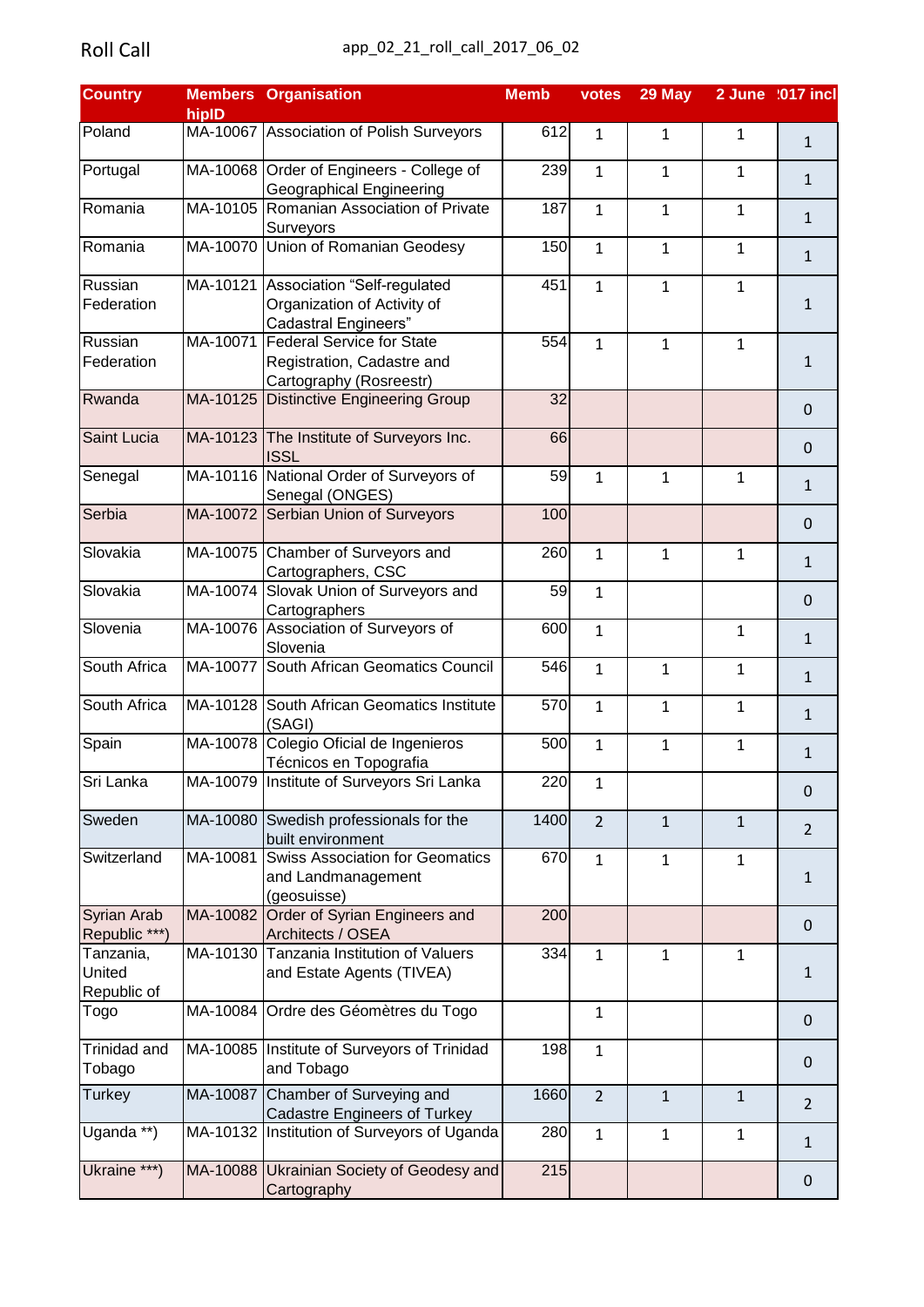| <b>Country</b>                     | hiplD    | <b>Members Organisation</b>                                                  | <b>Memb</b> | votes          | $29$ May     |    | 2 June 2017 incl |
|------------------------------------|----------|------------------------------------------------------------------------------|-------------|----------------|--------------|----|------------------|
| <b>United Arab</b><br>Emirates **) |          | MA-10131 Society of Engineers                                                | 1200        | $\overline{2}$ | $\mathbf{1}$ | 1  | $\overline{2}$   |
| <b>United</b><br>Kingdom           |          | MA-10090 Chartered Institution of Civil<br><b>Engineering Surveyors ICES</b> | 674         | 1              | 1            |    | 1                |
| <b>United</b><br>Kingdom           |          | MA-10091 The Royal Institution of Chartered<br><b>Surveyors RICS</b>         | 100000      | 3              | 1            | 1  | 3                |
| <b>United States</b>               |          | MA-10092 National Society of Professional<br>Surveyors (NSPS)                | 17600       | 3              | 1            |    | 3                |
| Uruguay                            |          | MA-10094 Surveyors Association of Uruguay                                    | 50          | $\mathbf{1}$   |              |    | $\Omega$         |
| Vietnam                            | MA-10095 | Vietnam Association of Geodesy -<br>Cartography - Remote Sensing             | 300         | 1              | 1            | 1  | 1                |
| <b>Zimbabwe</b>                    |          | MA-10097 Survey Institute of Zimbabwe                                        | 75          | 1              |              |    | 0                |
|                                    | 107      |                                                                              |             | 108            | 63           | 69 | 86               |

\*) expelled 29 May 2017

\*\*) membership approved 29 May 2017

\*\*\*) suspended membership

Not able to vote

2 votes

3 votes

| <b>AFFILIATE MEMBERS</b>    |          |                                                                                          |   |  |  |
|-----------------------------|----------|------------------------------------------------------------------------------------------|---|--|--|
| Albania                     | AF-20049 | Central Office of Immovable<br>Property Registration - IPRO<br>Albania                   |   |  |  |
| <b>Bahrain</b>              | AF-20056 | Survey and Land Registration<br><b>Bureau</b>                                            |   |  |  |
| <b>Belgium</b>              | AF-20002 | <b>General Administration of the</b><br><b>Patrimonial Documentation</b>                 |   |  |  |
| <b>Benin</b>                | AF-20055 | <b>General Direction of Land</b><br>Registry, mapping and Cadastre                       |   |  |  |
| <b>Brunei</b><br>Darussalam | AF-20003 | <b>Survey Department</b>                                                                 |   |  |  |
| <b>Bulgaria</b>             | AF-20058 | Geodesy, Cartography and<br>Cadastre Agency of Bulgaria                                  |   |  |  |
| Cambodia,<br>Kingdom of     | AF-20004 | Ministry of Land Management,                                                             |   |  |  |
| Chile                       | AF-20005 | Servicio Hidrográfico y<br>Oceanográfico de la Armada de<br>Chile                        |   |  |  |
| China                       | AF-20043 | China Land Surveying and<br>Planning Institute, Ministry of<br><b>Land and Resources</b> |   |  |  |
| Colombia                    | AF-20006 | Instituto Geográfico Agustin<br>Codazzi                                                  | 0 |  |  |
| Croatia                     | AF-20042 | State Geodetic Administration Of<br>Republic Of Croatia                                  | 0 |  |  |
| Cyprus                      | AF-20045 | <b>Cyprus Lands and Surveys</b><br>Department                                            |   |  |  |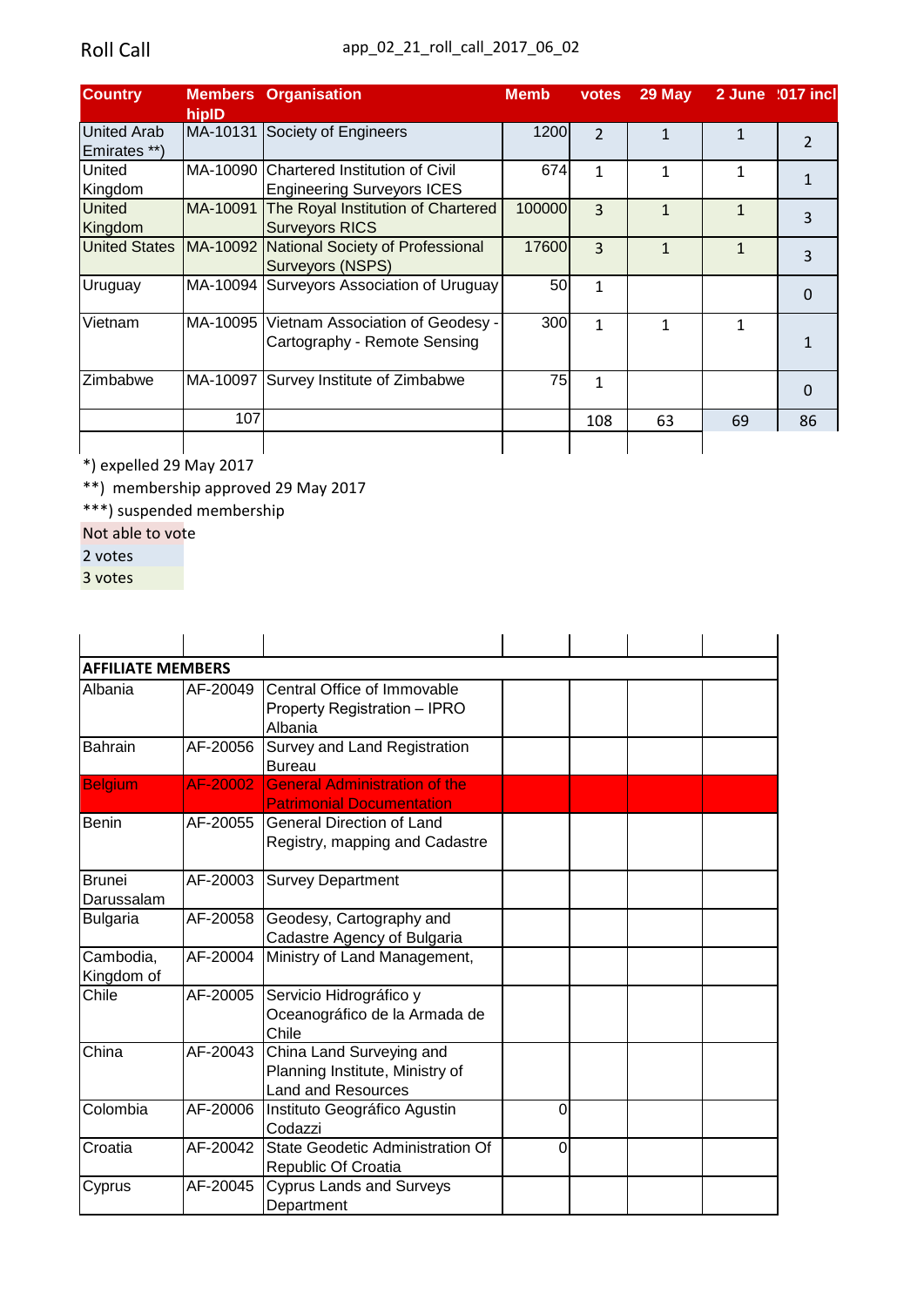| <b>Country</b> |          | <b>Members Organisation</b>               | <b>Memb</b>      | votes | 29 May | 2 June :017 incl |  |
|----------------|----------|-------------------------------------------|------------------|-------|--------|------------------|--|
|                | hipID    |                                           |                  |       |        |                  |  |
| <b>Denmark</b> |          | AF-20026 Agency for Data Supply and       | 0                |       |        |                  |  |
|                |          | Efficiency                                |                  |       |        |                  |  |
| Fiji           |          | AF-20051   iTaukei Land Trust Board, FIJI |                  |       |        |                  |  |
| Finland        |          | AF-20030 National Land Survey of Finland  |                  |       |        |                  |  |
| Guatemala      | AF-20053 | Guatemalan Registry of Cadastral          |                  |       |        |                  |  |
|                |          | Information                               |                  |       |        |                  |  |
| Hungary        | AF-20009 | Government Office for the                 | 0                |       |        |                  |  |
|                |          | Capital, Budapest                         |                  |       |        |                  |  |
| Iceland        |          | AF-20010 Register Iceland                 | 0                |       |        |                  |  |
| Iran **)       | AF-20036 | National Cartographic Center of           |                  |       |        |                  |  |
|                |          | Iran                                      |                  |       |        |                  |  |
| <b>Iraq</b>    | AF-20031 | <b>General Directorate for Surveying</b>  |                  |       |        |                  |  |
| Israel         |          | AF-20040 Survey of Israel                 | $\pmb{0}$        |       |        |                  |  |
| Italy          | AF-20035 | <b>SIFET-Italian Society of</b>           | 0                |       |        |                  |  |
|                |          | Photogrammetry and Topography             |                  |       |        |                  |  |
| Japan          | AF-20052 | <b>Geospatial Information Authority</b>   | $\Omega$         |       |        |                  |  |
|                |          | of Japan                                  |                  |       |        |                  |  |
| Jordan         | AF-20011 | Department of Lands & Survey              | $\mathbf 0$      |       |        |                  |  |
| Kazakhstan     | AF-20061 | Non-Commercial Joint-Stock                | $\Omega$         |       |        |                  |  |
|                |          | <b>Company "State Corporation</b>         |                  |       |        |                  |  |
|                |          | "Government for Citizens",                |                  |       |        |                  |  |
|                |          | Republic of Kazakhstan                    |                  |       |        |                  |  |
| Latvia         | AF-20057 | The State Land Service of Latvia          | 0                |       |        |                  |  |
|                |          |                                           |                  |       |        |                  |  |
| Lesotho        | AF-20054 | Land Administration Authority,            |                  |       |        |                  |  |
| Macedonia,     | AF-20019 | Lesotho<br>The Agency for Real Estate     | 0                |       |        |                  |  |
| <b>FYR</b>     |          | Cadastre, AREC                            |                  |       |        |                  |  |
| Mexico         | AF-20012 | National Institute of Statistics and      | $\overline{0}$   |       |        |                  |  |
|                |          | Geography (INEGI)                         |                  |       |        |                  |  |
| Moldova,       |          | AF-20041 Agency for Land Administration   | $\overline{0}$   |       |        |                  |  |
| Republic of    |          | and Cadastre of Rep. of Moldova           |                  |       |        |                  |  |
|                |          |                                           |                  |       |        |                  |  |
| Mongolia       | AF-20018 | Administration of Land Affairs,           | 0                |       |        |                  |  |
|                |          | Geodesy & Cartography                     |                  |       |        |                  |  |
| Namibia        | AF-20013 | Office of the Surveyor General            |                  |       |        |                  |  |
| Nepal          | AF-20021 | Topographical Survey Branch,              |                  |       |        |                  |  |
|                |          | <b>HMG Survey Department</b>              |                  |       |        |                  |  |
| Netherlands    | AF-20025 | Cadastre, Land Registry and               |                  |       |        |                  |  |
|                |          | <b>Mapping Agency</b>                     |                  |       |        |                  |  |
| New Zealand    | AF-20059 | Land Information New Zealand              | $\boldsymbol{0}$ |       |        |                  |  |
| Norway         | AF-20023 | Norwegian Mapping Authority               | $\pmb{0}$        |       |        |                  |  |
| Philippines    | AF-20060 | National Mapping and Resource             | 0                |       |        |                  |  |
|                |          | <b>Information Authority</b>              |                  |       |        |                  |  |
| Romania        | AF-20020 | National Agency for Cadastre and          | $\mathbf 0$      |       |        |                  |  |
|                |          | <b>Land Administration</b>                |                  |       |        |                  |  |
| Russian        | AF-20029 | Siberian State University of              | $\Omega$         |       |        |                  |  |
| Federation     |          | Geosystems and Tehnologies                |                  |       |        |                  |  |
| Saudi Arabia   | AF-20050 | <b>General Commission for Survey</b>      |                  |       |        |                  |  |
|                |          | (GCS), General Directorate of             |                  |       |        |                  |  |
|                |          | Geodesy and Land Survey (GLS),            |                  |       |        |                  |  |
|                |          | Saudi Arabia.                             |                  |       |        |                  |  |
|                |          |                                           |                  |       |        |                  |  |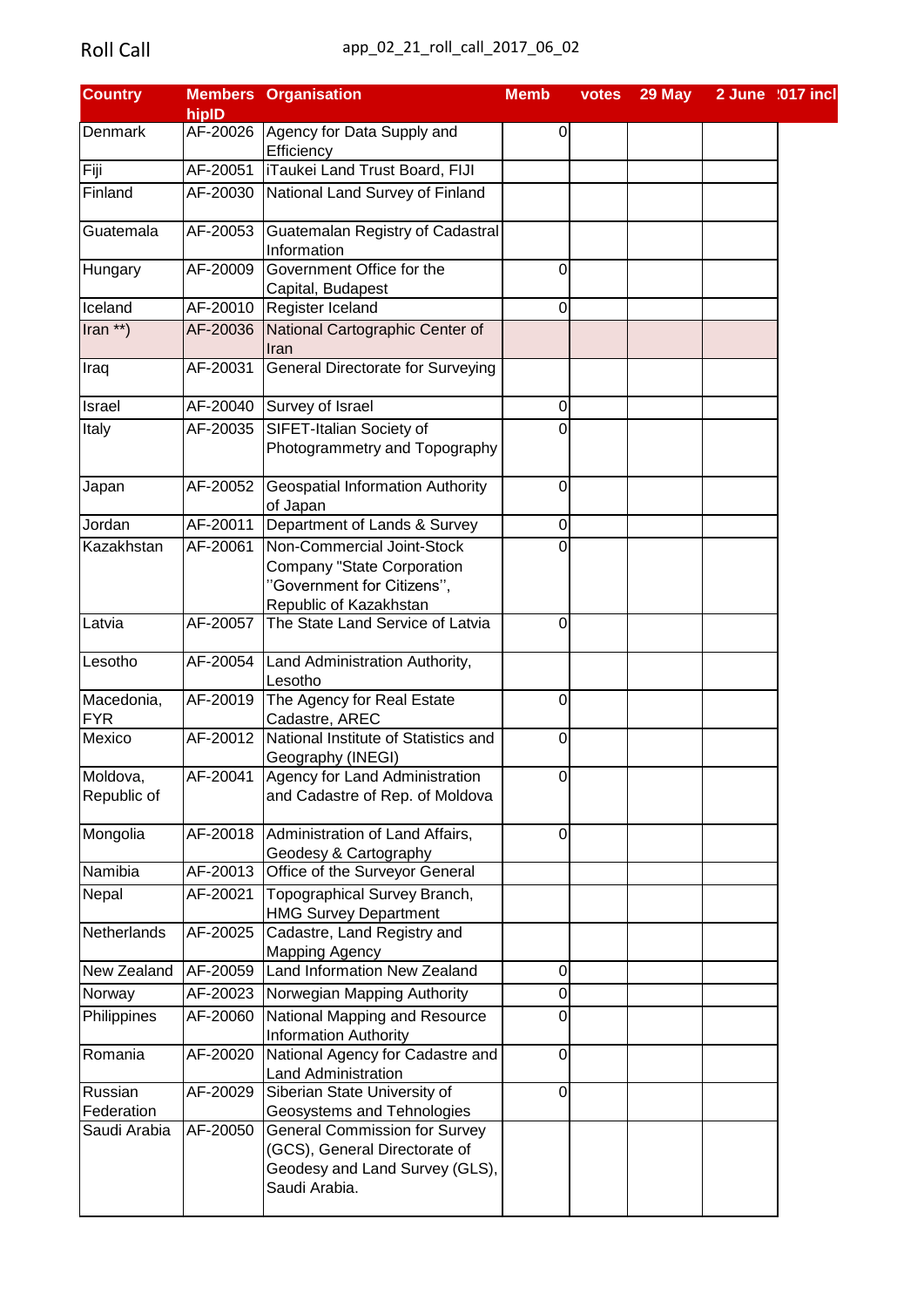| <b>Country</b>                      | hipID            | <b>Members Organisation</b>                                     | <b>Memb</b> | votes | 29 May | 2 June :017 incl |
|-------------------------------------|------------------|-----------------------------------------------------------------|-------------|-------|--------|------------------|
| Saudi Arabia                        | AF-20017         |                                                                 |             |       |        |                  |
|                                     |                  | Ministry of Municipal and Rural<br><b>Affairs</b>               |             |       |        |                  |
| Sri Lanka                           | AF-20044         | Survey Department of Sri Lanka                                  | 0           |       |        |                  |
| Sweden                              | AF-20027         | Lantmäteriet - The Swedish                                      |             |       |        |                  |
|                                     |                  | mapping, cadastral and land                                     |             |       |        |                  |
|                                     |                  | registration authority                                          |             |       |        |                  |
| Switzerland                         | AF-20033         | <b>Swiss Federal Office of</b>                                  | 0           |       |        |                  |
| <b>United Arab</b>                  |                  | Topography swisstopo<br>AF-20032 Surveying Department - Geodesy | 5           |       |        |                  |
| Emirates                            |                  | & Hydrographic Survey Section                                   |             |       |        |                  |
| <b>United States</b>                |                  | AF-20024 National Geodetic Survey,                              | 0           |       |        |                  |
|                                     |                  | National Oceanic and                                            |             |       |        |                  |
|                                     |                  | Atmospheric Administration                                      |             |       |        |                  |
|                                     | 46               |                                                                 |             |       |        |                  |
|                                     |                  |                                                                 |             |       |        |                  |
|                                     |                  |                                                                 |             |       |        |                  |
| <b>CORPORATE MEMBERS</b>            |                  |                                                                 |             |       |        |                  |
| Category A -                        |                  | CM-30035 Bentley Systems Inc.                                   |             |       |        |                  |
| Platinum level                      |                  |                                                                 |             |       |        |                  |
| Category A -                        | CM-30001 Esri    |                                                                 |             |       |        |                  |
| Platinum level                      |                  |                                                                 |             |       |        |                  |
| Category A -                        |                  | CM-30003 Leica Geosystems AG -                                  |             |       |        |                  |
| Platinum level                      |                  |                                                                 |             |       |        |                  |
| Category A -                        | CM-30005 Trimble |                                                                 |             |       |        |                  |
| Platinum level                      |                  |                                                                 |             |       |        |                  |
| Category C -                        |                  | CM-30043 Geoweb S.p.A                                           |             |       |        |                  |
| Silver level                        |                  |                                                                 |             |       |        |                  |
| Category C -                        |                  | CM-30024 Thomson Reuters                                        |             |       |        |                  |
| Silver level                        |                  |                                                                 |             |       |        |                  |
| Category D -                        |                  | CM-30055 Topcon Europe Positioning                              |             |       |        |                  |
| <b>Bronze level</b><br>Category D - |                  | CM-30011 COWI A/S -                                             |             |       |        |                  |
| <b>Bronze level</b>                 |                  |                                                                 |             |       |        |                  |
| Category D -                        |                  | CM-30062 Géographie, Topographie,                               |             |       |        |                  |
| <b>Bronze level</b>                 |                  | Hydraulique, Energie et                                         |             |       |        |                  |
|                                     |                  | Construction (GEOTHECO)                                         |             |       |        |                  |
| Category D -                        |                  | CM-30012 GIM International - Geomares                           |             |       |        |                  |
| Bronze level                        |                  | Publishing                                                      |             |       |        |                  |
| Category D -                        |                  | CM-30067 GIS/Transport Ltd.                                     |             |       |        |                  |
| <b>Bronze level</b>                 |                  |                                                                 |             |       |        |                  |
| Category D -                        |                  | CM-30057 RIPRO Corporation, Japan                               |             |       |        |                  |
| <b>Bronze level</b>                 |                  |                                                                 |             |       |        |                  |
| Category E -<br><b>Basic level</b>  |                  | CM-30060 Beijing iSpatial Co., Ltd                              |             |       |        |                  |
| Category E -                        |                  | CM-30038   Derinsu Underwater Engineering                       |             |       |        |                  |
| <b>Basic level</b>                  |                  | Ltd. -                                                          |             |       |        |                  |
| Category E -                        | CM-30064         | Geoide Geosystems S.A. -                                        |             |       |        |                  |
| <b>Basic level</b>                  |                  |                                                                 |             |       |        |                  |
| Category E -                        |                  | CM-30056 NEH Vietnam -                                          |             |       |        |                  |
| <b>Basic level</b>                  |                  |                                                                 |             |       |        |                  |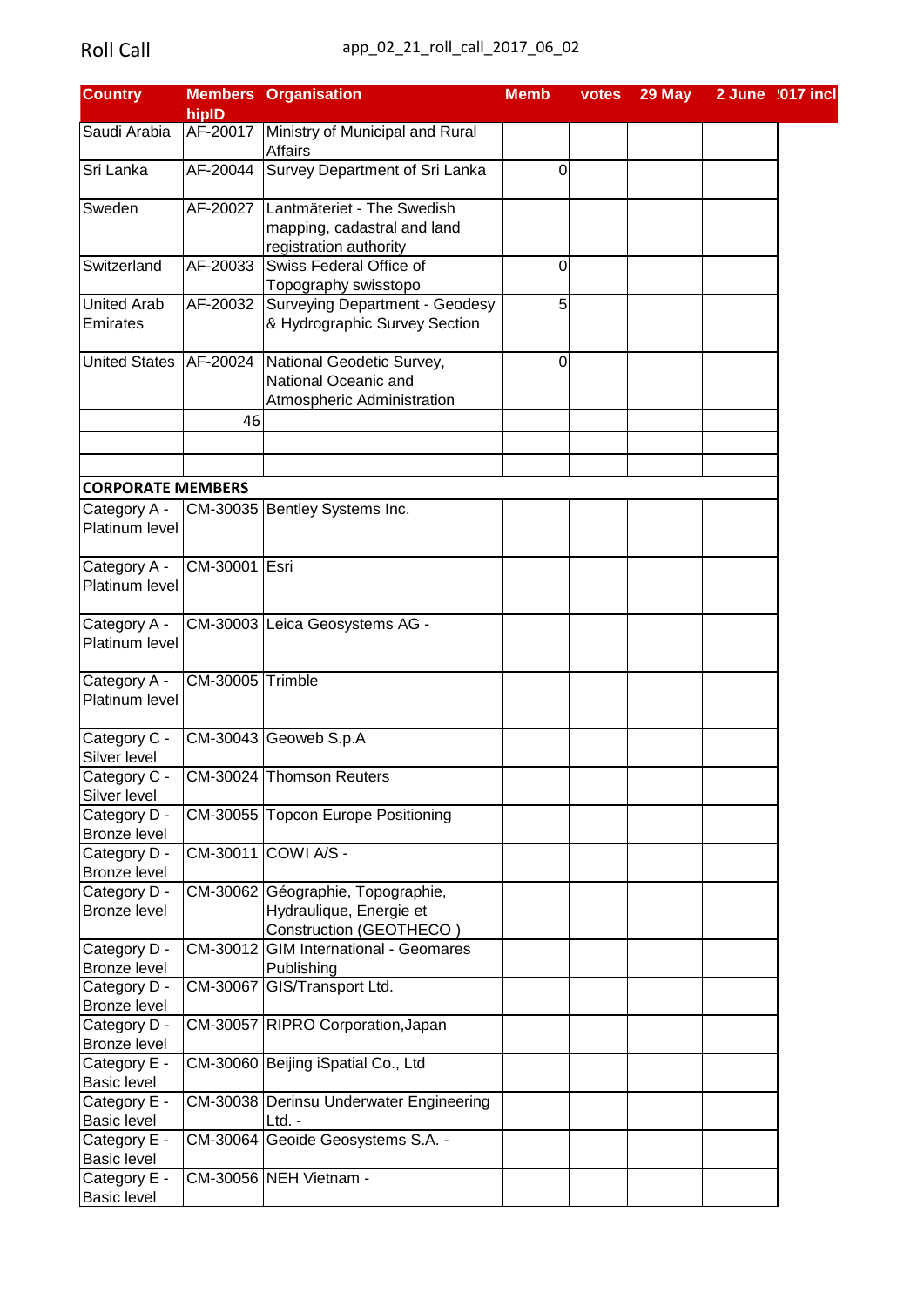| <b>Country</b>          |          | <b>Members Organisation</b>                | <b>Memb</b> | votes | 29 May | 2 June :017 incl |  |
|-------------------------|----------|--------------------------------------------|-------------|-------|--------|------------------|--|
|                         | hipID    |                                            |             |       |        |                  |  |
| Category F -            |          | CM-30055 Branco Etera Ltd                  |             |       |        |                  |  |
| Regional level          |          |                                            |             |       |        |                  |  |
|                         |          |                                            |             |       |        |                  |  |
| Category F -            |          | CM-30048 Concord Surveying Works Co. -     |             |       |        |                  |  |
| Regional level          |          |                                            |             |       |        |                  |  |
| Category F -            |          | CM-30042 Coordinates Magazine -            |             |       |        |                  |  |
| Regional level          |          |                                            |             |       |        |                  |  |
|                         |          |                                            |             |       |        |                  |  |
| Category F -            |          | CM-30059 DataLife Environmental Services   |             |       |        |                  |  |
| Regional level          |          |                                            |             |       |        |                  |  |
|                         |          |                                            |             |       |        |                  |  |
| Category F -            |          | CM-30063 Génie Congo Sarl -                |             |       |        |                  |  |
| Regional level          |          |                                            |             |       |        |                  |  |
|                         |          |                                            |             |       |        |                  |  |
| Category F -            |          | CM-30018 GEO:connexion Ltd -               |             |       |        |                  |  |
| Regional level          |          |                                            |             |       |        |                  |  |
|                         |          |                                            |             |       |        |                  |  |
| Category F -            |          | CM-30061 GeoReference, Engineering         |             |       |        |                  |  |
| Regional level          |          | Consultants -                              |             |       |        |                  |  |
| Category F -            |          |                                            |             |       |        |                  |  |
|                         |          | CM-30058 Innovation for Trading and        |             |       |        |                  |  |
| Regional level          |          | Contracting -                              |             |       |        |                  |  |
| Category F -            |          | CM-30054 JKO Surveyors & Consultants       |             |       |        |                  |  |
| Regional level          |          | (Pvt) Ltd, Sri Lanka -                     |             |       |        |                  |  |
|                         |          |                                            |             |       |        |                  |  |
| Category F -            |          |                                            |             |       |        |                  |  |
| Regional level          |          | M/s Accord Marine Surveyors &              |             |       |        |                  |  |
|                         |          | CM-30066 Consultants,                      |             |       |        |                  |  |
| Category F -            |          | CM-30065 M/s. Survey Scale Pvt. Limited. - |             |       |        |                  |  |
| Regional level          |          |                                            |             |       |        |                  |  |
|                         |          |                                            |             |       |        |                  |  |
| Category F -            |          | CM-30036 ORBITS Engineering Firm -         |             |       |        |                  |  |
| Regional level          |          |                                            |             |       |        |                  |  |
|                         |          |                                            |             |       |        |                  |  |
|                         | 28       |                                            |             |       |        |                  |  |
|                         |          |                                            |             |       |        |                  |  |
| <b>ACADEMIC MEMBERS</b> |          |                                            |             |       |        |                  |  |
| Australia               |          | AC-40003 RMIT University                   |             |       |        |                  |  |
| Australia               |          | AC-40148 Tafe NSW - Riverina Institute     |             |       |        |                  |  |
| Australia               | AC-40002 | The University of Melbourne                |             |       |        |                  |  |
| Australia               | AC-40004 | University of New South Wales              |             |       |        |                  |  |
| Australia               |          | AC-40005 University of Southern            |             |       |        |                  |  |
|                         |          | Queensland Australia                       |             |       |        |                  |  |
| Australia               | AC-40006 | University of Technology Sydney            |             |       |        |                  |  |
|                         |          |                                            |             |       |        |                  |  |
| Austria                 | AC-40007 | Universität für Bodenkultur Wien           |             |       |        |                  |  |
|                         |          | <b>BOKU</b>                                |             |       |        |                  |  |
| Belgium                 |          | AC-40123 Antwerp Maritime Academy          |             |       |        |                  |  |
| Belgium                 |          | AC-40093 ECAM - Haute Ecole Leonard de     |             |       |        |                  |  |
|                         |          | Vinci                                      |             |       |        |                  |  |
| Belgium                 | AC-40141 | <b>Ghent University</b>                    |             |       |        |                  |  |
| Belgium                 |          | AC-40096 Universite de Liege               |             |       |        |                  |  |
|                         |          |                                            |             |       |        |                  |  |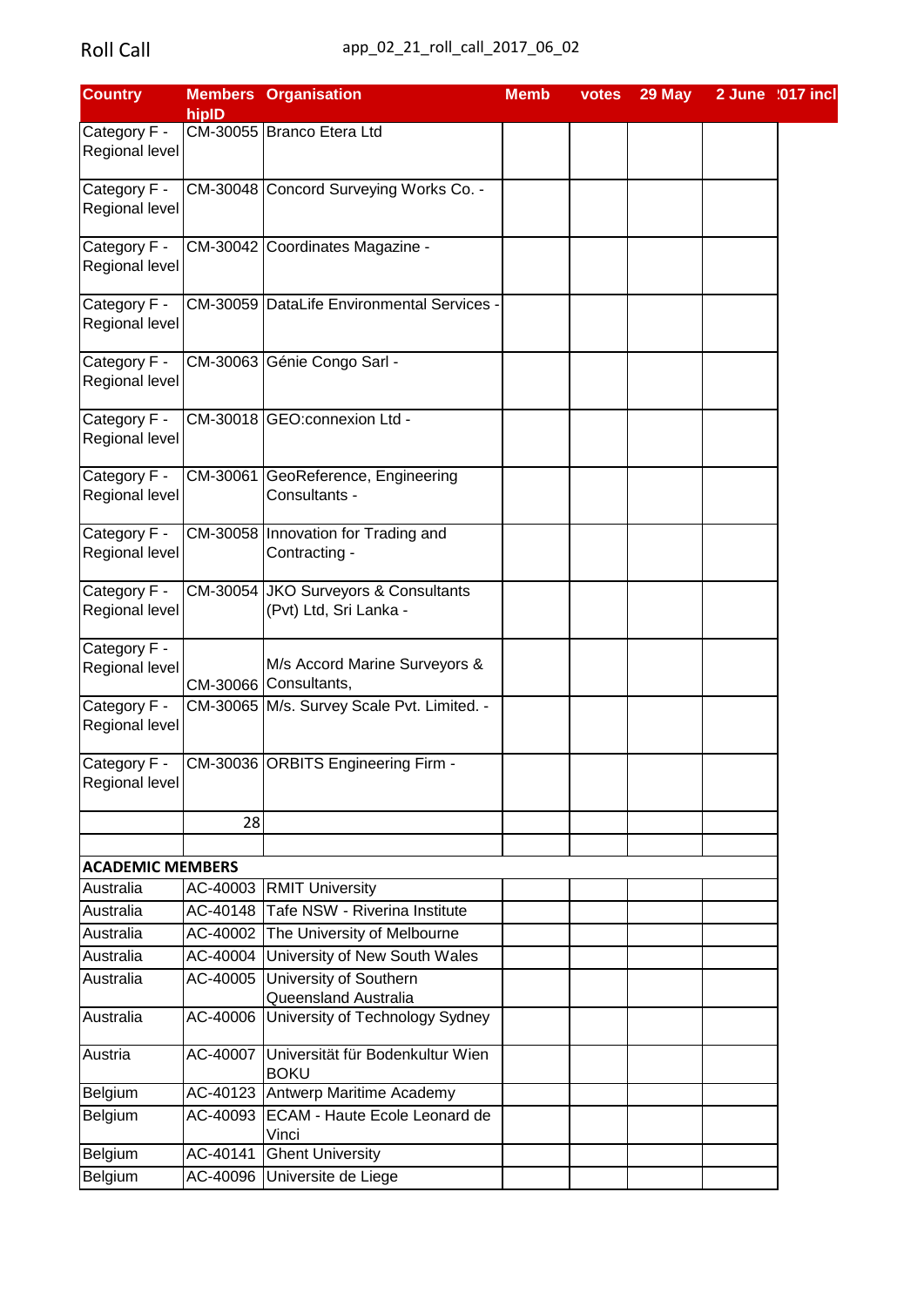| <b>Country</b>          |          | <b>Members Organisation</b>                                                                                                | <b>Memb</b> | votes | 29 May | 2 June :017 incl |  |
|-------------------------|----------|----------------------------------------------------------------------------------------------------------------------------|-------------|-------|--------|------------------|--|
|                         | hipID    |                                                                                                                            |             |       |        |                  |  |
| Brazil                  |          | AC-40011 Universidade do Vale do Rio dos                                                                                   |             |       |        |                  |  |
|                         |          | Sinos - UNISINOS                                                                                                           |             |       |        |                  |  |
| Canada                  |          | AC-40092 Université Laval                                                                                                  |             |       |        |                  |  |
| Canada                  |          | AC-40012 University of Calgary                                                                                             |             |       |        |                  |  |
| Canada                  |          | AC-40013 University of New Brunswick                                                                                       |             |       |        |                  |  |
| China                   |          | AC-40091 School of Public Administration                                                                                   |             |       |        |                  |  |
| China                   |          | AC-40126   The University of Nottingham<br>Ningbo China                                                                    |             |       |        |                  |  |
| Colombia                |          | AC-40128 Daniel Paez, Universidad de los<br>Andes - Facultad de Ingeniería<br>Catastral y Geodesia                         |             |       |        |                  |  |
| Colombia                |          | AC-40016 Universidad Distrital Francisco<br>José de Caldas                                                                 |             |       |        |                  |  |
| Colombia                |          | AC-40017 Universidad Distrital Francisco<br>José de Caldas - Facultad del<br>Medio Ambiente y Recursos<br><b>Naturales</b> |             |       |        |                  |  |
| Croatia                 |          | AC-40020 University of Zagreb                                                                                              |             |       |        |                  |  |
| Czech<br>Republic       |          | AC-40107 Brno University of Technology                                                                                     |             |       |        |                  |  |
| Denmark                 |          | AC-40021 Aalborg University                                                                                                |             |       |        |                  |  |
| Ethiopia                |          | AC-40103 Bahir Dar University - Institute of                                                                               |             |       |        |                  |  |
|                         |          | <b>Land Administration</b>                                                                                                 |             |       |        |                  |  |
| Fiji                    |          | AC-40053 University of the South Pacific                                                                                   |             |       |        |                  |  |
| Finland                 |          | AC-40022 Aalto University                                                                                                  |             |       |        |                  |  |
| Finland                 |          | AC-40023 Helsinki Metropolia University of<br><b>Applied Sciences</b>                                                      |             |       |        |                  |  |
| Finland                 |          | AC-40129 Lapland University of Applied<br>Sciences                                                                         |             |       |        |                  |  |
| France                  |          | AC-40024 Ecole Supérieure des Géomètres<br>et Topographes (ESGT)                                                           |             |       |        |                  |  |
| Gabon                   |          | AC-40132 Ecole Nationale du Cadastre et<br>des Sciences Geographique,<br><b>ENCSG</b>                                      |             |       |        |                  |  |
| Germany                 |          | AC-40025 Anhalt University of Applied<br>Sciences                                                                          |             |       |        |                  |  |
| Germany                 |          | AC-40027 Berlin Institute of Technology                                                                                    |             |       |        |                  |  |
| Germany                 |          | AC-40026 Technische Universität München<br>(TUM)                                                                           |             |       |        |                  |  |
| Germany                 |          | AC-40127 University of Stuttgart                                                                                           |             |       |        |                  |  |
| Ghana                   |          | AC-40136 Kwame Nkrumah University of                                                                                       |             |       |        |                  |  |
|                         |          | Science and Technology                                                                                                     |             |       |        |                  |  |
| Ghana                   |          | AC-40030 University of Mines and<br>Technology                                                                             |             |       |        |                  |  |
| Greece                  | AC-40031 | School of Rural and Surveying<br>Engineering                                                                               |             |       |        |                  |  |
| Hong Kong<br>SAR, China |          | AC-40033 The Hong Kong Polytechnic<br>University                                                                           |             |       |        |                  |  |
| Hungary                 |          | AC-40034 Obuda University, AMK, Instutute<br>of Geoinformatics                                                             |             |       |        |                  |  |
| Ireland                 |          | AC-40036   Dublin Institute of Technology                                                                                  |             |       |        |                  |  |
|                         |          |                                                                                                                            |             |       |        |                  |  |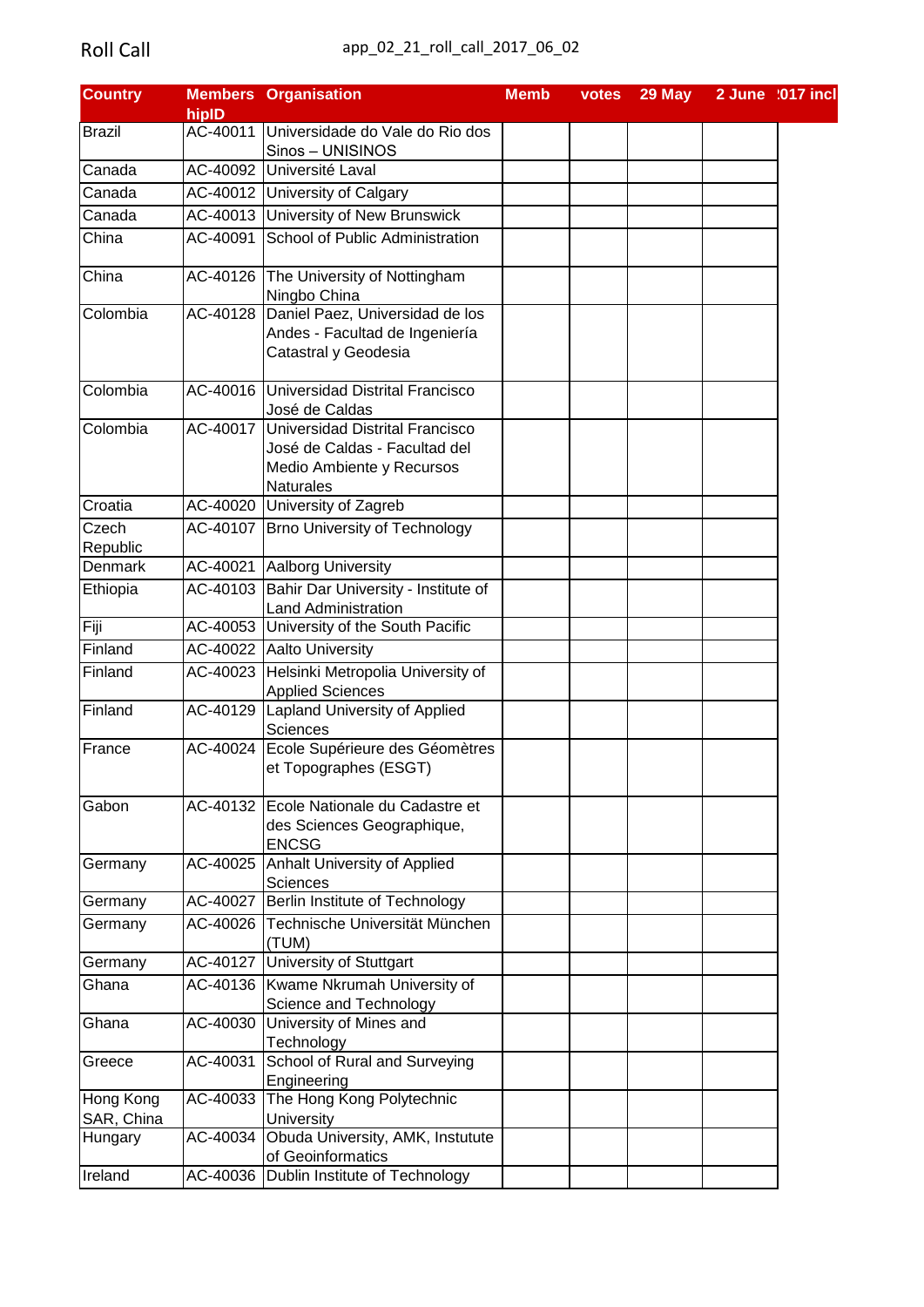| <b>Country</b>     |          | <b>Members Organisation</b>                  | <b>Memb</b> | votes | 29 May | 2 June :017 incl |
|--------------------|----------|----------------------------------------------|-------------|-------|--------|------------------|
|                    | hipID    |                                              |             |       |        |                  |
| Israel             |          | AC-40104 Technion Research &                 |             |       |        |                  |
|                    |          | <b>Development Foundation</b>                |             |       |        |                  |
| Jamaica            | AC-40037 | University of Technology Jamaica             |             |       |        |                  |
| Kazakhstan         |          | AC-40112 East Kazakhstan State Technical     |             |       |        |                  |
|                    |          | University named afterD.                     |             |       |        |                  |
|                    |          | Serikbayev                                   |             |       |        |                  |
| Kazakhstan         |          | AC-40125 Kazakh National technical           |             |       |        |                  |
|                    |          | University after K. I. Satpaev               |             |       |        |                  |
| Latvia             |          | AC-40090 Riga Technical University           |             |       |        |                  |
| Lebanon            |          | AC-40124 Lebanese Canadian University        |             |       |        |                  |
|                    |          | (LCU)                                        |             |       |        |                  |
| Lebanon            | AC-40130 | Lebanese International University,           |             |       |        |                  |
|                    |          | LIU                                          |             |       |        |                  |
| Mexico             | AC-40101 | Universidad Autonoma de Nuevo                |             |       |        |                  |
|                    |          | León                                         |             |       |        |                  |
| Multinational      | AC-40120 | <b>UNIGIS</b> International Association      |             |       |        |                  |
| Namibia            |          | AC-40144 Namibia University of Science       |             |       |        |                  |
|                    |          | and Technology                               |             |       |        |                  |
| Nepal              |          | AC-40089 Land Management Training            |             |       |        |                  |
|                    |          | Centre                                       |             |       |        |                  |
| Netherlands        |          | AC-40046 University of Twente - Faculty of   |             |       |        |                  |
|                    |          | Geo-Information Science and                  |             |       |        |                  |
|                    |          | Earth Observation (ITC)                      |             |       |        |                  |
| New Zealand        |          | AC-40047 University of Otago                 |             |       |        |                  |
| Nigeria            |          | AC-40121 ABIA State Polytechnic, ABA,        |             |       |        |                  |
|                    |          | Nigeria                                      |             |       |        |                  |
| Nigeria            |          | AC-40139   Federal University of Technology, |             |       |        |                  |
|                    |          | Nigeria                                      |             |       |        |                  |
| Nigeria            |          | AC-40137 Kaduna Polytechnic University       |             |       |        |                  |
| Nigeria            |          | AC-40050 Nnamdi Azikiwe University           |             |       |        |                  |
| Nigeria            |          | AC-40138 University of Benin                 |             |       |        |                  |
|                    |          |                                              |             |       |        |                  |
| Nigeria            |          | AC-40049 University of Lagos                 |             |       |        |                  |
| Nigeria            |          | AC-40140 University of Nigeria Nsukka        |             |       |        |                  |
|                    |          | <b>Enugu Campus</b>                          |             |       |        |                  |
| Norway             |          | AC-40113 Bergen University College           |             |       |        |                  |
| Norway             |          | AC-40052 Norwegian University of Life        |             |       |        |                  |
|                    |          | Sciences                                     |             |       |        |                  |
| Palestine,         |          | AC-40099 Palestine Polytechnic University    |             |       |        |                  |
| State of           |          |                                              |             |       |        |                  |
| Papua New          |          | AC-40143 Papua New Guinea University of      |             |       |        |                  |
| Guinea             |          | Technology                                   |             |       |        |                  |
| <b>Puerto Rico</b> |          | AC-40056 Polytechnic University of Puerto    |             |       |        |                  |
|                    |          | Rico                                         |             |       |        |                  |
| Romania            | AC-40058 | "1 Decembrie 1918" University of             |             |       |        |                  |
|                    |          | Alba Iulia                                   |             |       |        |                  |
| Romania            | AC-40134 | <b>Technical University Bucharest,</b>       |             |       |        |                  |
|                    |          | Romania                                      |             |       |        |                  |
| Romania            |          | AC-40145 University of Oradea- Faculty of    |             |       |        |                  |
|                    |          | Construction, Cadastre and                   |             |       |        |                  |
|                    |          | Architecture                                 |             |       |        |                  |
| Russian            | AC-40060 | Moscow State University of                   |             |       |        |                  |
| Federation         |          | Geodesy and Cartography                      |             |       |        |                  |
| Russian            | AC-40094 | State University of Land Use                 |             |       |        |                  |
| Federation         |          | Planning                                     |             |       |        |                  |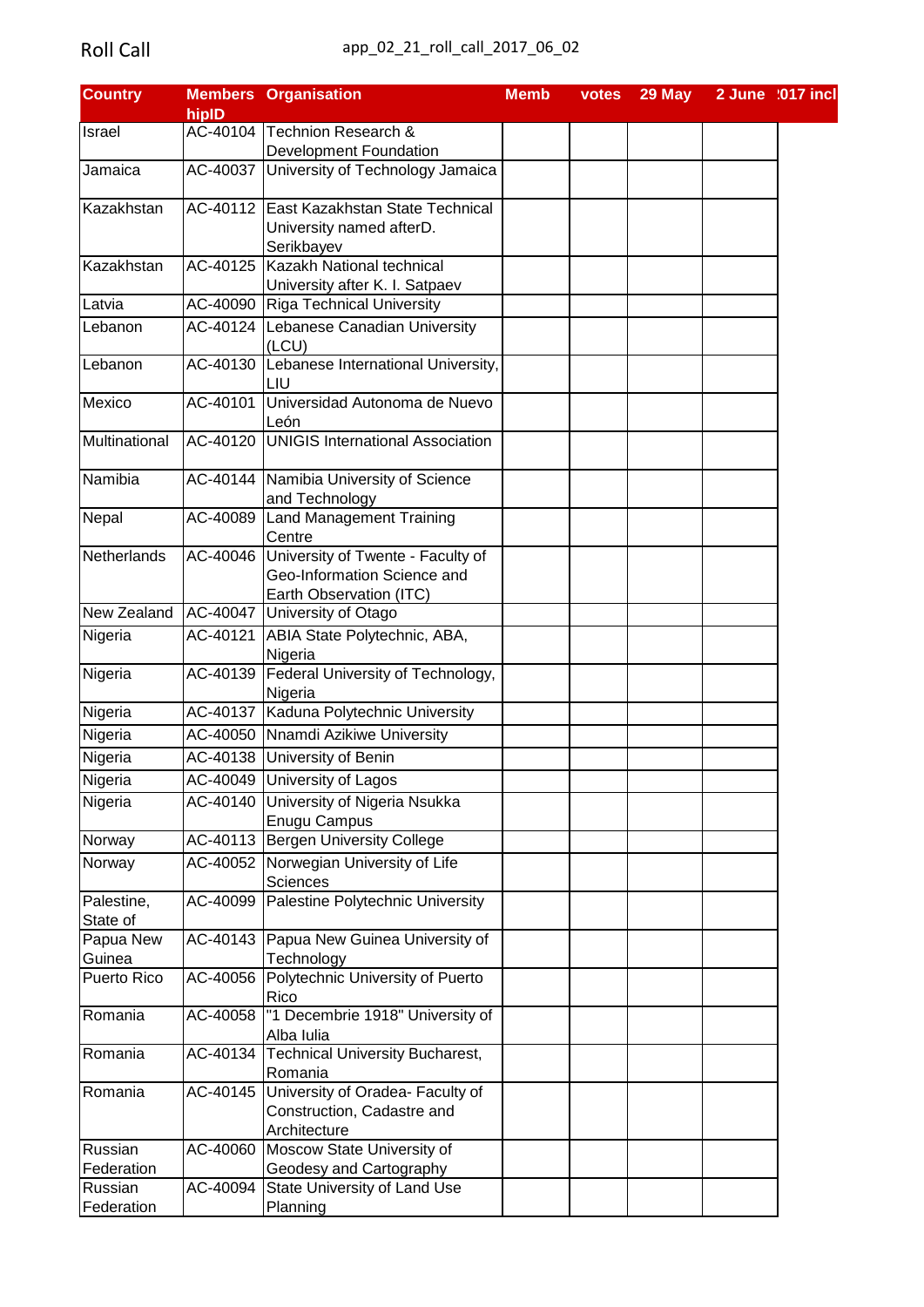| <b>Country</b>               |                        | <b>Members Organisation</b>                                                                                        | <b>Memb</b> | votes | 29 May | 2 June :017 incl |
|------------------------------|------------------------|--------------------------------------------------------------------------------------------------------------------|-------------|-------|--------|------------------|
|                              | hipID                  |                                                                                                                    |             |       |        |                  |
| Rwanda                       |                        | AC-40131 INES-Ruhengeri                                                                                            |             |       |        |                  |
| Senegal                      |                        | AC-40133 Ministry of finances and economy,<br>cadastral office                                                     |             |       |        |                  |
| Serbia                       |                        | AC-40097 University of Novi Sad                                                                                    |             |       |        |                  |
| Slovenia                     |                        | AC-40062 University of Ljubljana                                                                                   |             |       |        |                  |
| South Africa                 |                        | AC-40063 University of Cape Town                                                                                   |             |       |        |                  |
| Spain                        |                        | AC-40064 Technical University of Madrid,<br>Higher School of Engineers in<br>Surveying, Geodesy and<br>Cartography |             |       |        |                  |
| Spain                        |                        | AC-40122 University of Jaen Spain                                                                                  |             |       |        |                  |
| Sri Lanka                    |                        | AC-40146 Institute of Surveying and<br>Mapping, Sri Lanka                                                          |             |       |        |                  |
| Sri Lanka                    |                        | AC-40135 Sabaragamuwa University of Sri<br>Lanka                                                                   |             |       |        |                  |
| Sweden                       | $\overline{AC}$ -40068 | Department of Real Estate<br>Science at Lund University                                                            |             |       |        |                  |
| Sweden                       |                        | AC-40067 Royal Institute of Technology                                                                             |             |       |        |                  |
| Sweden                       |                        | AC-40142 University West                                                                                           |             |       |        |                  |
| Switzerland                  | AC-40069               | University of Applied Sciences<br>Northwestern Switzerland                                                         |             |       |        |                  |
| Trinidad and                 |                        | AC-40085 University of the West Indies                                                                             |             |       |        |                  |
| Tobago                       |                        |                                                                                                                    |             |       |        |                  |
| Turkey                       |                        | AC-40071   Istanbul Technical University                                                                           |             |       |        |                  |
| Turkey                       |                        | AC-40147 Selçuk Üniversitesi                                                                                       |             |       |        |                  |
| Uganda                       |                        | AC-40119 Makerere University                                                                                       |             |       |        |                  |
| United<br>Kingdom            |                        | AC-40074 Oxford Brookes University                                                                                 |             |       |        |                  |
| United                       |                        | AC-40110 Real Estate and Planning,                                                                                 |             |       |        |                  |
| Kingdom                      |                        | <b>Reading University</b>                                                                                          |             |       |        |                  |
| United<br>Kingdom            | AC-40076               | <b>Sheffield Hallam University</b>                                                                                 |             |       |        |                  |
| United<br>Kingdom            | AC-40078               | The University of Nottingham                                                                                       |             |       |        |                  |
| United<br>Kingdom            | AC-40079               | University of the West of England                                                                                  |             |       |        |                  |
| <b>United States</b>         | AC-40081               | <b>New Mexico State University</b>                                                                                 |             |       |        |                  |
| <b>United States</b>         | AC-40084               | Texas A&M University - Corpus<br>Christi                                                                           |             |       |        |                  |
| <b>United States</b>         | AC-40108               | <b>University of Houston</b>                                                                                       |             |       |        |                  |
|                              | 95                     |                                                                                                                    |             |       |        |                  |
| <b>CORRESPONDENT MEMBERS</b> |                        |                                                                                                                    |             |       |        |                  |
| Maldives                     |                        | CR-50026 Mr. Ahmed Nuaim                                                                                           |             |       |        |                  |
| Pakistan                     |                        | CR-50027 Javaid Akhtar                                                                                             |             |       |        |                  |
| Tonga                        | CR-50017               | Mr. Viliami Folau                                                                                                  |             |       |        |                  |
|                              | 3                      |                                                                                                                    |             |       |        |                  |
|                              |                        |                                                                                                                    |             |       |        |                  |

\*) to be expelled 29 May 2017

\*\*) membership to be approved 29 May 2017

\*\*\*) suspended membership

Not able to vote